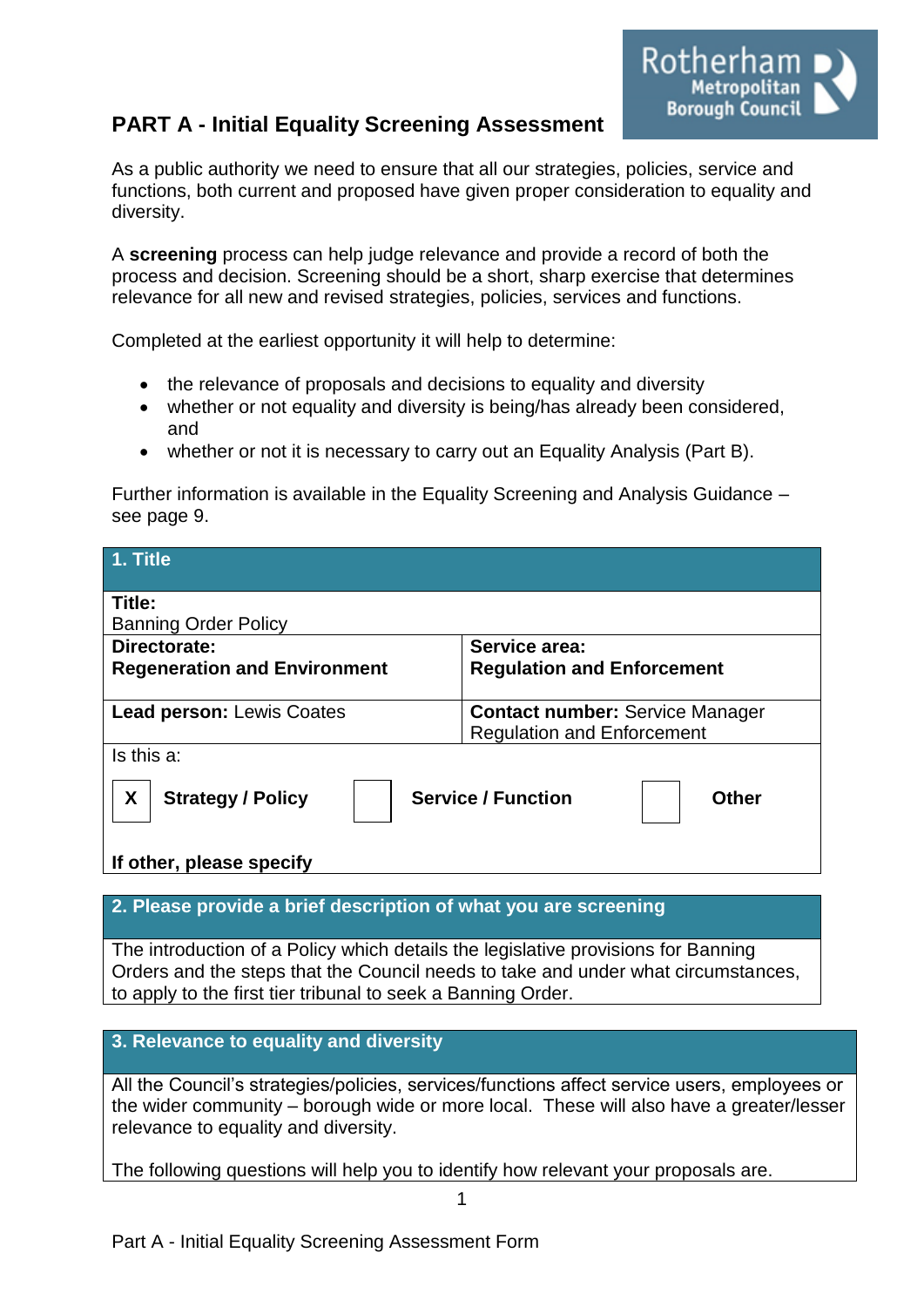When considering these questions think about age, disability, sex, gender reassignment, race, religion or belief, sexual orientation, civil partnerships and marriage, pregnancy and maternity and other socio-economic groups e.g. parents, single parents and guardians, carers, looked after children, unemployed and people on low incomes, ex-offenders, victims of domestic violence, homeless people etc.

| <b>Questions</b>                                                              | <b>Yes</b> | <b>No</b> |
|-------------------------------------------------------------------------------|------------|-----------|
| Could the proposal have implications regarding the                            |            | X         |
| accessibility of services to the whole or wider community?                    |            |           |
| (Be mindful that this is not just about numbers. A potential to affect a      |            |           |
| small number of people in a significant way is as important)                  |            |           |
| Could the proposal affect service users?                                      |            | X         |
| (Be mindful that this is not just about numbers. A potential to affect a      |            |           |
| small number of people in a significant way is as important)                  |            |           |
| Has there been or is there likely to be an impact on an                       |            | X         |
| individual or group with protected characteristics?                           |            |           |
| (Consider potential discrimination, harassment or victimisation of            |            |           |
| individuals with protected characteristics)                                   |            |           |
| Have there been or likely to be any public concerns regarding                 |            | $\sf X$   |
| the proposal?                                                                 |            |           |
| (It is important that the Council is transparent and consultation is          |            |           |
| carried out with members of the public to help mitigate future                |            |           |
| challenge)                                                                    |            |           |
| Could the proposal affect how the Council's services,                         |            | $\sf X$   |
| commissioning or procurement activities are organised,                        |            |           |
| provided, located and by whom?                                                |            |           |
| (If the answer is yes you may wish to seek advice from                        |            |           |
| commissioning or procurement)                                                 |            |           |
| Could the proposal affect the Council's workforce or                          |            | X         |
| employment practices?                                                         |            |           |
| (If the answer is yes you may wish to seek advice from your HR                |            |           |
| business partner)                                                             |            |           |
| If you have answered no to all the questions above, please explain the reason |            |           |

The Policy describes legislative powers already on the statute book, the Policy describes the legislatively proscribed process and circumstances for seeking a Banning Order.

If you have answered **no** to all the questions above please complete **sections 5 and 6.**

If you have answered **yes** to any of the above please complete **section 4. 4. Considering the impact on equality and diversity**

If you have not already done so, the impact on equality and diversity should be considered within your proposals before decisions are made**.**

Considering equality and diversity will help to eliminate unlawful discrimination, harassment and victimisation and take active steps to create a discrimination free society by meeting a group or individual's needs and encouraging participation.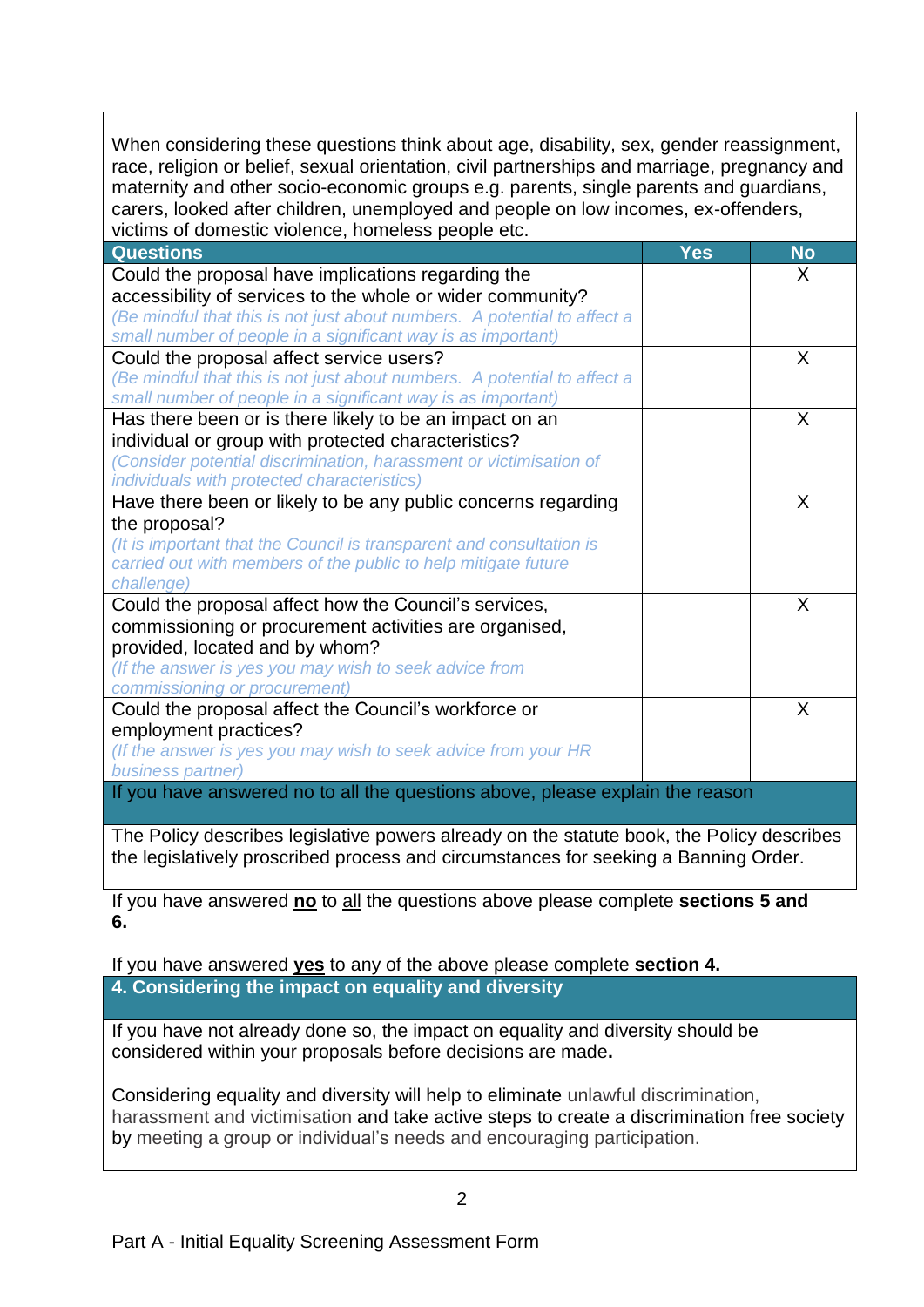Please provide specific details for all three areas below using the prompts for guidance and complete an Equality Analysis (Part B).

#### **How have you considered equality and diversity?**

*(think about the scope of the proposal, who is likely to be affected, equality related information, gaps in information and plans to address, consultation and engagement activities (taken place or planned) with those likely to be affected)*

### **Key findings**

*(think about any potential positive and negative impact on different equality characteristics, potential to promote strong and positive relationships between groups, potential to bring groups/communities into increased contact with each other, perception that the proposal could benefit one group at the expense of another)*

#### **Actions**

*(think about how you will promote positive impact and remove/reduce negative impact)*

| Date to scope and plan your Equality Analysis: |  |
|------------------------------------------------|--|
| Date to complete your Equality Analysis:       |  |
|                                                |  |
| Lead person for your Equality Analysis         |  |
| (Include name and job title):                  |  |

| 5. Governance, ownership and approval                                         |                 |                   |  |  |
|-------------------------------------------------------------------------------|-----------------|-------------------|--|--|
| Please state here who has approved the actions and outcomes of the screening: |                 |                   |  |  |
| <b>Name</b>                                                                   | Job title       | <b>Date</b>       |  |  |
|                                                                               | Service Manager | 24th January 2022 |  |  |
| <b>Lewis Coates</b>                                                           | Regulation and  |                   |  |  |
|                                                                               | Enforcement     |                   |  |  |

## **6. Publishing**

This screening document will act as evidence that due regard to equality and diversity has been given.

If this screening relates to a **Cabinet, key delegated officer decision, Council, other committee or a significant operational decision** a copy of the completed document should be attached as an appendix and published alongside the relevant report.

A copy of **all** screenings should also be sent to [equality@rotherham.gov.uk](mailto:equality@rotherham.gov.uk) For record keeping purposes it will be kept on file and also published on the Council's Equality and Diversity Internet page.